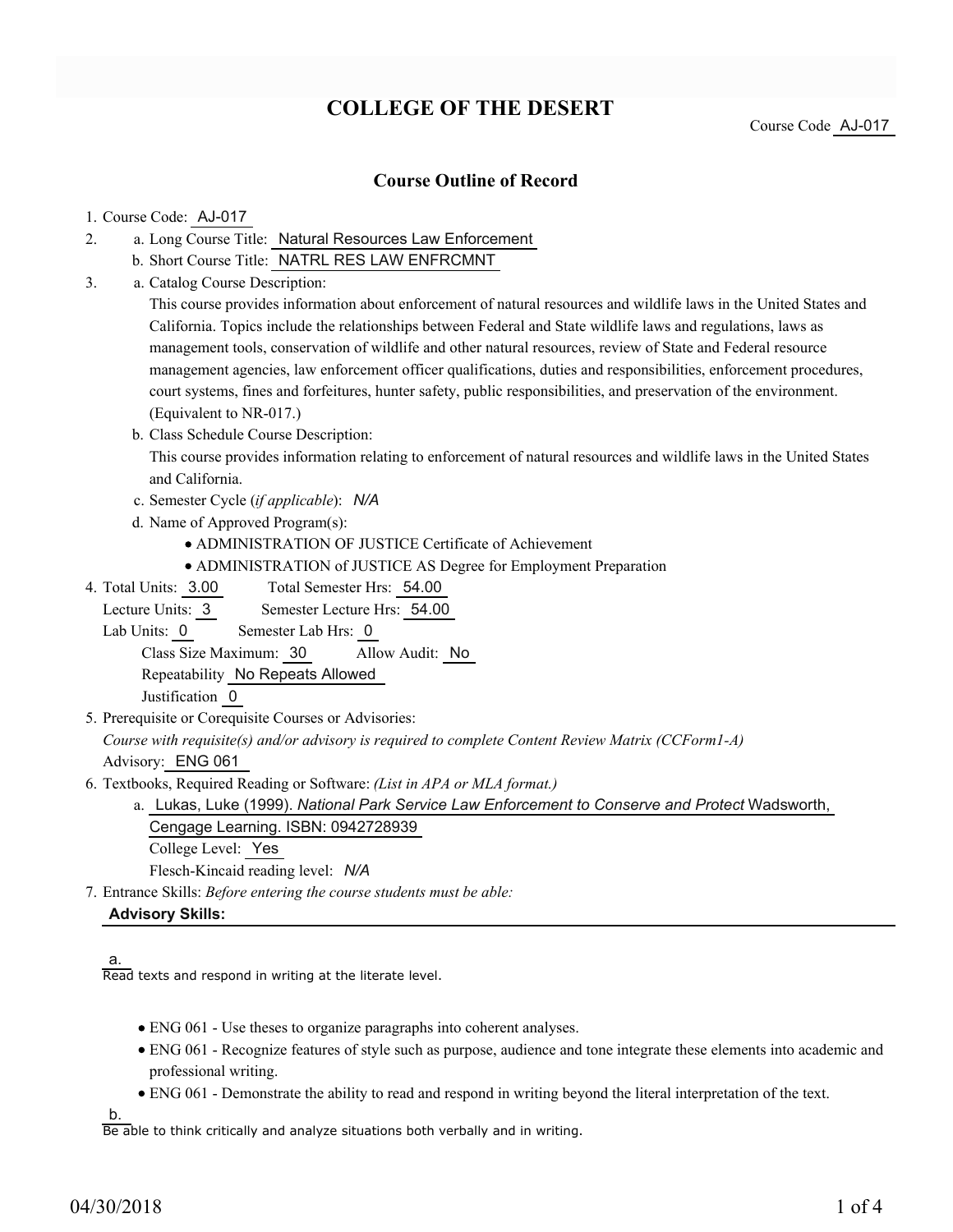## AJ 017-Natural Resources Law Enforcement

- ENG 061 Demonstrate the ability to think critically and express ideas using various patterns of development.
- 8. Course Content and Scope:

Lecture:

| 1. Course introduction                       |
|----------------------------------------------|
| 2. Role of Wildlife Officer                  |
| 3. Jurisdictions                             |
| 4. Rights of citizens                        |
| 5. Search and Seizure – persons and vehicles |
| 6. Constitutional law and review             |
| 7. Wildlife Law Enforcement Officer          |
| 8. Defensive equipment and firearms safety   |
| 9. Recreational law enforcement              |
| 10. Violations of Wildlife Law               |
| 11. Indian hunting and fishing rights        |
| 12. Evidence and Court appearances           |

Lab: *(if the "Lab Hours" is greater than zero this is required)*

9. Course Student Learning Outcomes:

1.

Explain the mission of Natural Resources Law Enforcement (NRLE).

2.

Compare and contrast between NRLE and traditional Municipal Law Enforcement.

3.

Explain the environmental concerns in NRLE.

10. Course Objectives: Upon completion of this course, students will be able to:

- a. Demonstrate knowledge of wildlife and natural resources laws and their enforcement.
- b. Identify the problems facing the field conservation, environment and preservation of natural resources.
- c. Recognize natural resources and wildlife law violations.
- d. Describe the duties of the Wildlife Law Enforcement Officer.
- 11. Methods of Instruction: *(Integration: Elements should validate parallel course outline elements)* 
	- a. Discussion
	- b. Lecture
	- c. Role Playing
	- d. Technology-based instruction
- 12. Assignments: (List samples of specific activities/assignments students are expected to complete both in and outside of class.) In Class Hours: 54.00

Outside Class Hours: 108.00

a. In-class Assignments

- 1. Take detailed notes during lecture.
- 2. Case presentation in class.
- b. Out-of-class Assignments
	- 1. Assigned readings
		- 2. Preparation of current case histories of wildlife enforcement actions from newspapers and/or magazines.
		- 3. Typed page description of wildlife Court case or ride-a-long with Conservation Officer.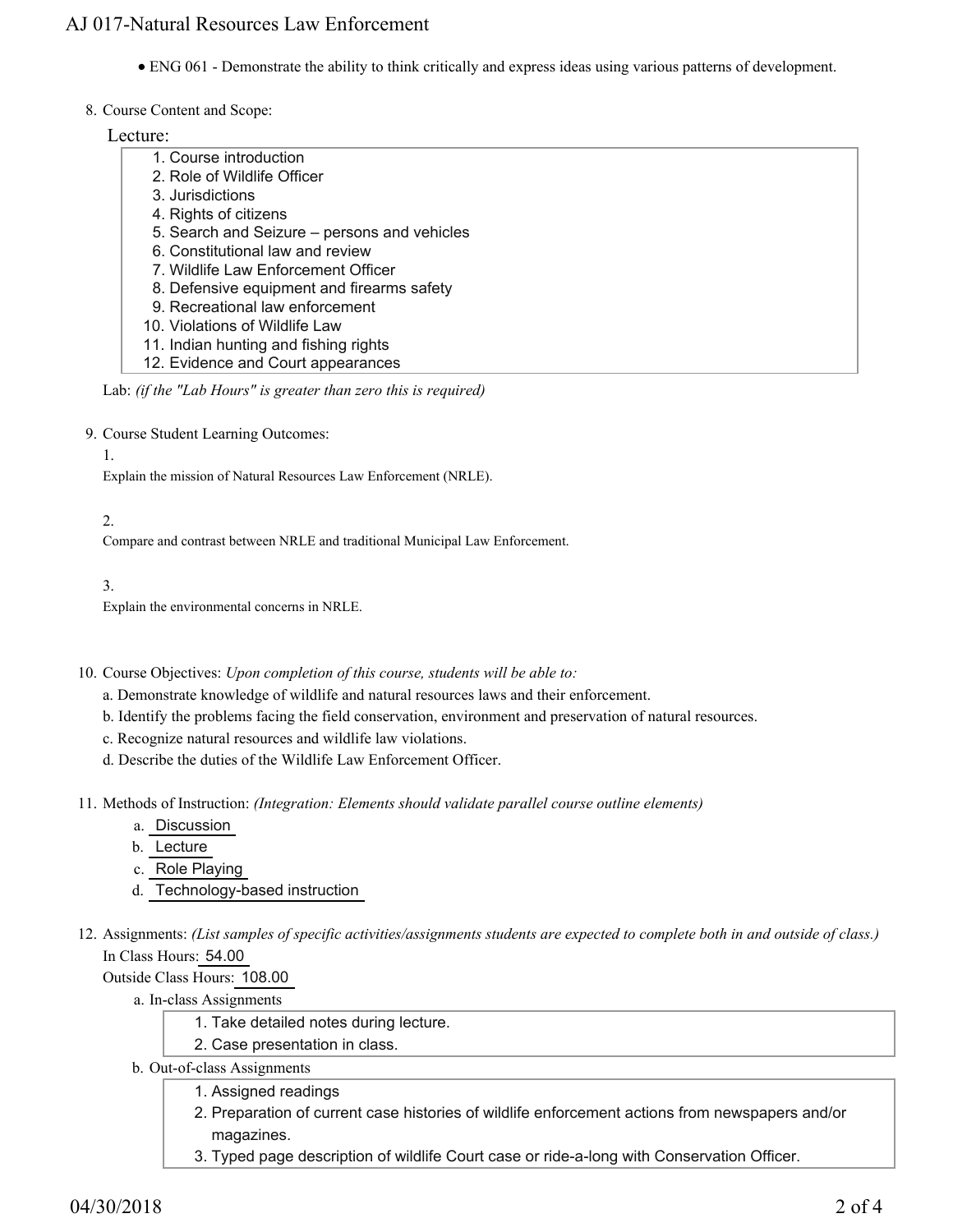## AJ 017-Natural Resources Law Enforcement

- 13. Methods of Evaluating Student Progress: The student will demonstrate proficiency by:
	- Written homework
	- Reading reports
	- True/false/multiple choice examinations
	- $\bullet$  Mid-term and final evaluations
- 14. Methods of Evaluating: Additional Assessment Information:
- 15. Need/Purpose/Rationale -- All courses must meet one or more CCC missions.

|                                                                                                                    | appose Kationare 71th courses must meet one or more occurrissic                               |                      |                      |                     |                     |  |  |  |
|--------------------------------------------------------------------------------------------------------------------|-----------------------------------------------------------------------------------------------|----------------------|----------------------|---------------------|---------------------|--|--|--|
| PO - Career and Technical Education                                                                                |                                                                                               |                      |                      |                     |                     |  |  |  |
|                                                                                                                    | Fulfill the requirements for an entry- level position in their field.                         |                      |                      |                     |                     |  |  |  |
|                                                                                                                    | Apply critical thinking skills to execute daily duties in their area of employment.           |                      |                      |                     |                     |  |  |  |
|                                                                                                                    | Exhibit effective written, oral communication and interpersonal skills.                       |                      |                      |                     |                     |  |  |  |
|                                                                                                                    | IO - Personal and Professional Development                                                    |                      |                      |                     |                     |  |  |  |
|                                                                                                                    | Develop realistic goals.                                                                      |                      |                      |                     |                     |  |  |  |
|                                                                                                                    | Display habits of intellectual exploration, personal responsibility, and physical well being. |                      |                      |                     |                     |  |  |  |
|                                                                                                                    | Demonstrate an understanding of ethical issues to make sound judgments and decisions.         |                      |                      |                     |                     |  |  |  |
|                                                                                                                    | Value diverse cultures and populations.                                                       |                      |                      |                     |                     |  |  |  |
|                                                                                                                    |                                                                                               |                      |                      |                     |                     |  |  |  |
|                                                                                                                    | 16. Comparable Transfer Course                                                                |                      |                      |                     |                     |  |  |  |
|                                                                                                                    | Campus<br><b>University System</b>                                                            | <b>Course Number</b> |                      | <b>Course Title</b> | <b>Catalog Year</b> |  |  |  |
|                                                                                                                    |                                                                                               |                      |                      |                     |                     |  |  |  |
|                                                                                                                    | 17. Special Materials and/or Equipment Required of Students:                                  |                      |                      |                     |                     |  |  |  |
|                                                                                                                    |                                                                                               |                      |                      |                     |                     |  |  |  |
|                                                                                                                    | <sup>18.</sup> Materials Fees:<br>Required Material?                                          |                      |                      |                     |                     |  |  |  |
|                                                                                                                    |                                                                                               |                      |                      |                     |                     |  |  |  |
|                                                                                                                    | <b>Material or Item</b>                                                                       |                      | <b>Cost Per Unit</b> |                     | <b>Total Cost</b>   |  |  |  |
|                                                                                                                    | 19. Provide Reasons for the Substantial Modifications or New Course:                          |                      |                      |                     |                     |  |  |  |
|                                                                                                                    |                                                                                               |                      |                      |                     |                     |  |  |  |
|                                                                                                                    | Change English advisory.                                                                      |                      |                      |                     |                     |  |  |  |
| 20.                                                                                                                | a. Cross-Listed Course (Enter Course Code): NR-017                                            |                      |                      |                     |                     |  |  |  |
|                                                                                                                    | b. Replacement Course (Enter original Course Code): N/A                                       |                      |                      |                     |                     |  |  |  |
|                                                                                                                    |                                                                                               |                      |                      |                     |                     |  |  |  |
|                                                                                                                    | 21. Grading Method (choose one): Letter Grade Only                                            |                      |                      |                     |                     |  |  |  |
|                                                                                                                    |                                                                                               |                      |                      |                     |                     |  |  |  |
|                                                                                                                    | 22. MIS Course Data Elements                                                                  |                      |                      |                     |                     |  |  |  |
|                                                                                                                    | a. Course Control Number [CB00]: CCC000335427                                                 |                      |                      |                     |                     |  |  |  |
| b. T.O.P. Code [CB03]: 210500.00 - Administration of Justice                                                       |                                                                                               |                      |                      |                     |                     |  |  |  |
|                                                                                                                    | c. Credit Status [CB04]: D - Credit - Degree Applicable                                       |                      |                      |                     |                     |  |  |  |
|                                                                                                                    | d. Course Transfer Status [CB05]: B = Transfer CSU                                            |                      |                      |                     |                     |  |  |  |
|                                                                                                                    | e. Basic Skills Status [CB08]: $2N = Not$ basic skills course                                 |                      |                      |                     |                     |  |  |  |
|                                                                                                                    | f. Vocational Status [CB09]: Clearly Occupational                                             |                      |                      |                     |                     |  |  |  |
|                                                                                                                    | g. Course Classification [CB11]: Y - Credit Course                                            |                      |                      |                     |                     |  |  |  |
|                                                                                                                    | h. Special Class Status [CB13]: N - Not Special                                               |                      |                      |                     |                     |  |  |  |
|                                                                                                                    | i. Course CAN Code [CB14]: N/A                                                                |                      |                      |                     |                     |  |  |  |
| j. Course Prior to College Level [CB21]: $Y = Not Applicable$                                                      |                                                                                               |                      |                      |                     |                     |  |  |  |
| k. Course Noncredit Category [CB22]: Y - Not Applicable<br>1. Funding Agency Category [CB23]: $Y = Not$ Applicable |                                                                                               |                      |                      |                     |                     |  |  |  |
| m. Program Status [CB24]: 1 = Program Applicable                                                                   |                                                                                               |                      |                      |                     |                     |  |  |  |
|                                                                                                                    |                                                                                               |                      |                      |                     |                     |  |  |  |